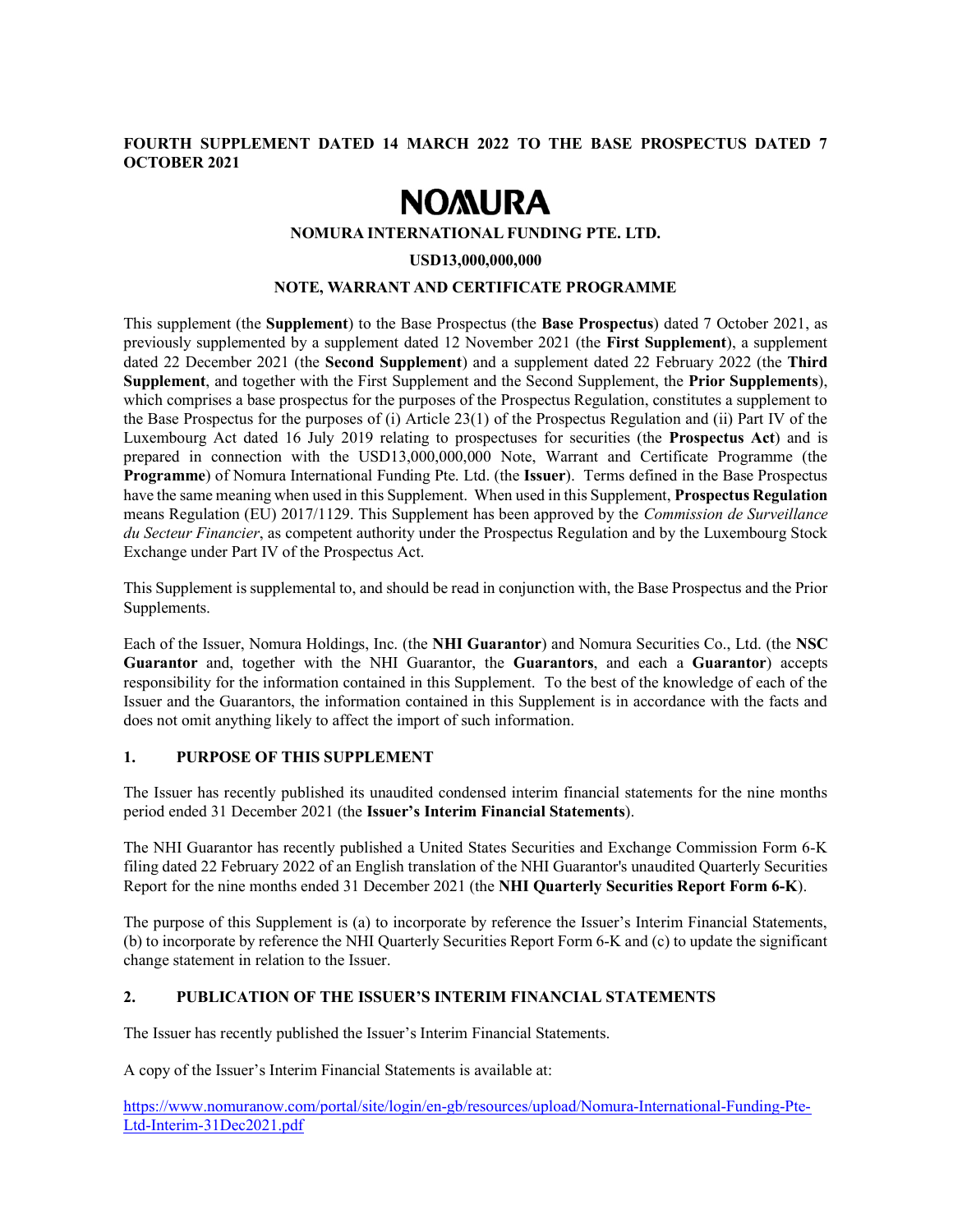By virtue of this Supplement, the Issuer's Interim Financial Statements are incorporated by reference in, and form part of, the Base Prospectus.

As such:

- (i) the following text shall be added on page 106 of the Base Prospectus (as amended by the Prior Supplements) immediately following the existing paragraph (z):
	- "(aa) the Unaudited Condensed Interim Financial Statements of the Issuer for the nine months period ended 31 December 2021 (available at https://www.nomuranow.com/portal/site/login/en-gb/resources/upload/Nomura-International-Funding-Pte-Ltd-Interim-31Dec2021.pdf); and"; and
- (ii) the following additional section shall be added at the end of the Nomura International Funding Pte. Ltd. section of the table of cross-references which ends on page 107 of the Base Prospectus:

#### Unaudited Condensed Interim Financial Statements of the Issuer for the nine months period ended 31 December 2021

| Director's Report                                             | Pages 1 to 2  |
|---------------------------------------------------------------|---------------|
| <b>Independent Review Report</b>                              | Page 3        |
| Condensed Interim Statement of Comprehensive<br>Income        | Page 4        |
| Condensed Interim Balance Sheet                               | Page 5        |
| Condensed Interim Statement of Changes in Equity              | Page 6        |
| Condensed Interim Cash Flow Statement                         | Page 7        |
| Notes to the Condensed Interim Financial<br><b>Statements</b> | Pages 8 to 39 |

## 3. PUBLICATION OF THE NHI QUARTERLY SECURITIES REPORT FORM 6-K

The NHI Guarantor has recently published the NHI Quarterly Securities Report Form 6-K.

A copy of the NHI Quarterly Securities Report Form 6-K is available at:

https://www.nomuraholdings.com/investor/library/sec/6k/220222/220222.pdf

By virtue of this Supplement, the NHI Quarterly Securities Report Form 6-K is incorporated by reference in, and forms part of, the Base Prospectus.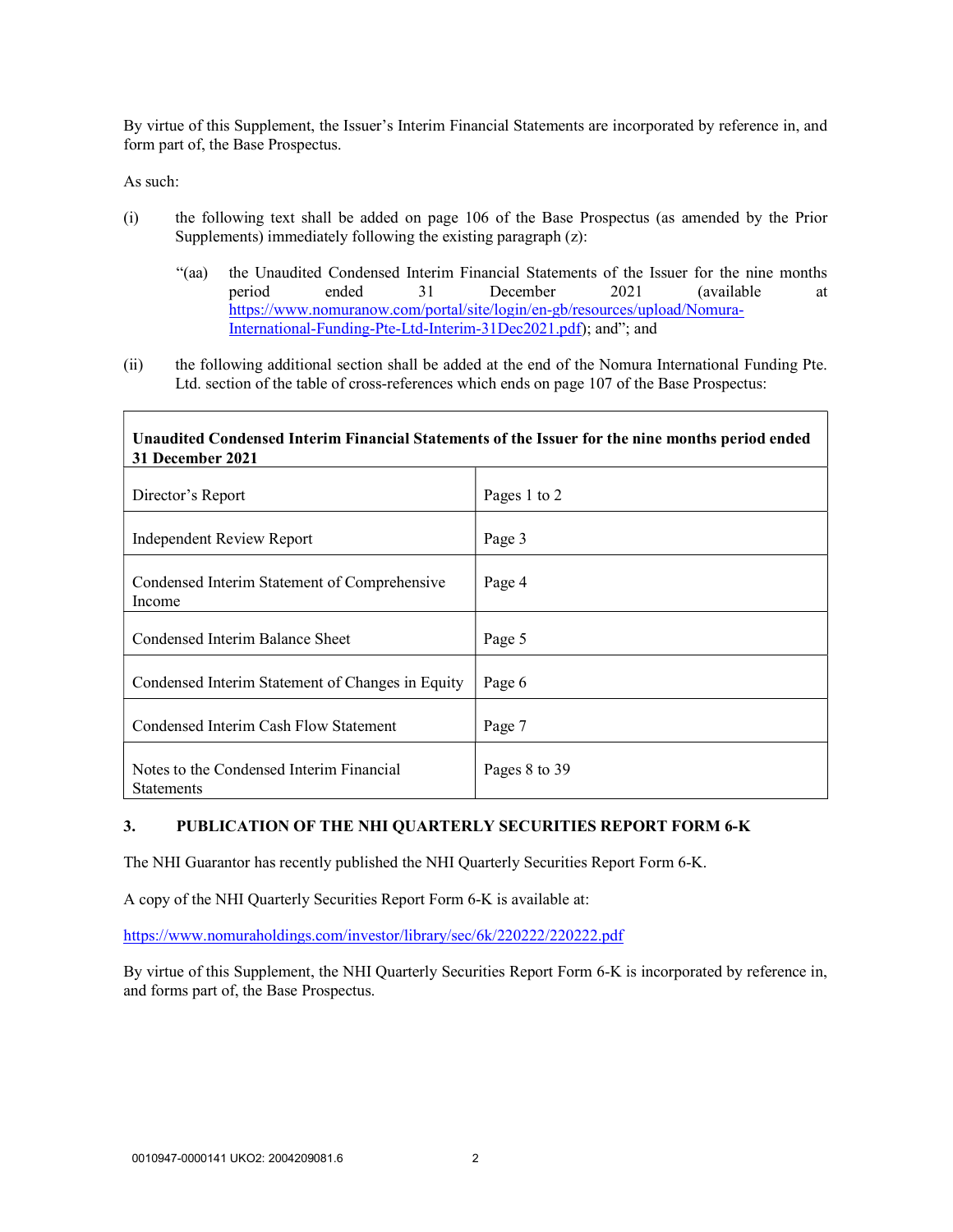As such:

Г

- (i) the following text shall be added on page 106 of the Base Prospectus (as amended by the Prior Supplements) immediately following the new paragraph (aa) (inserted as described at paragraph 2(i) above):
	- "(bb) the Form 6-K of the NHI Guarantor dated 22 February 2022, of an English translation of the NHI Guarantor's unaudited Quarterly Securities Report for the nine months ended 31 December 2021 (but excluding any documents incorporated therein) (available at https://www.nomuraholdings.com/investor/library/sec/6k/220222/220222.pdf);"; and
- (ii) the following additional section shall be added at the end of the Nomura Holdings, Inc. section of the table of cross-references which ends on page 108 of the Base Prospectus:

| Form 6-K for the nine months ended 31 December 2021                     |                     |
|-------------------------------------------------------------------------|---------------------|
|                                                                         |                     |
| Consolidated Balance Sheets (Unaudited)                                 | Pages 26 to 28      |
| Consolidated Statements of Income (Unaudited)                           | Pages 29 to 30      |
| Consolidated Statements of Comprehensive Income<br>(Unaudited)          | Page 31             |
| Consolidated Statements of Changes in Equity<br>(Unaudited)             | Pages 32 to 33      |
| Consolidated Statements of Cash Flows (Unaudited)                       | Pages 34 to 35      |
| Notes to the Consolidated Financial Statements<br>(Unaudited)           | Pages $36$ to $120$ |
| Quarterly Review Report of Independent Auditor<br>(English translation) | Pages 121 to $122$  |

# 4. UPDATE OF THE SIGNIFICANT CHANGE STATEMENTS

The paragraphs under the heading "6. Significant Change" on page 817 of the Base Prospectus (as amended by the Prior Supplements) shall be deemed deleted and replaced with the following:

"There has been no significant change in the financial performance or position of the Issuer since 31 December 2021.

There has been no significant change in the financial performance or position of the NHI Guarantor or the Nomura Group since 31 December 2021.

There has been no significant change in the financial performance or position of the NSC Guarantor since 31 December 2021."